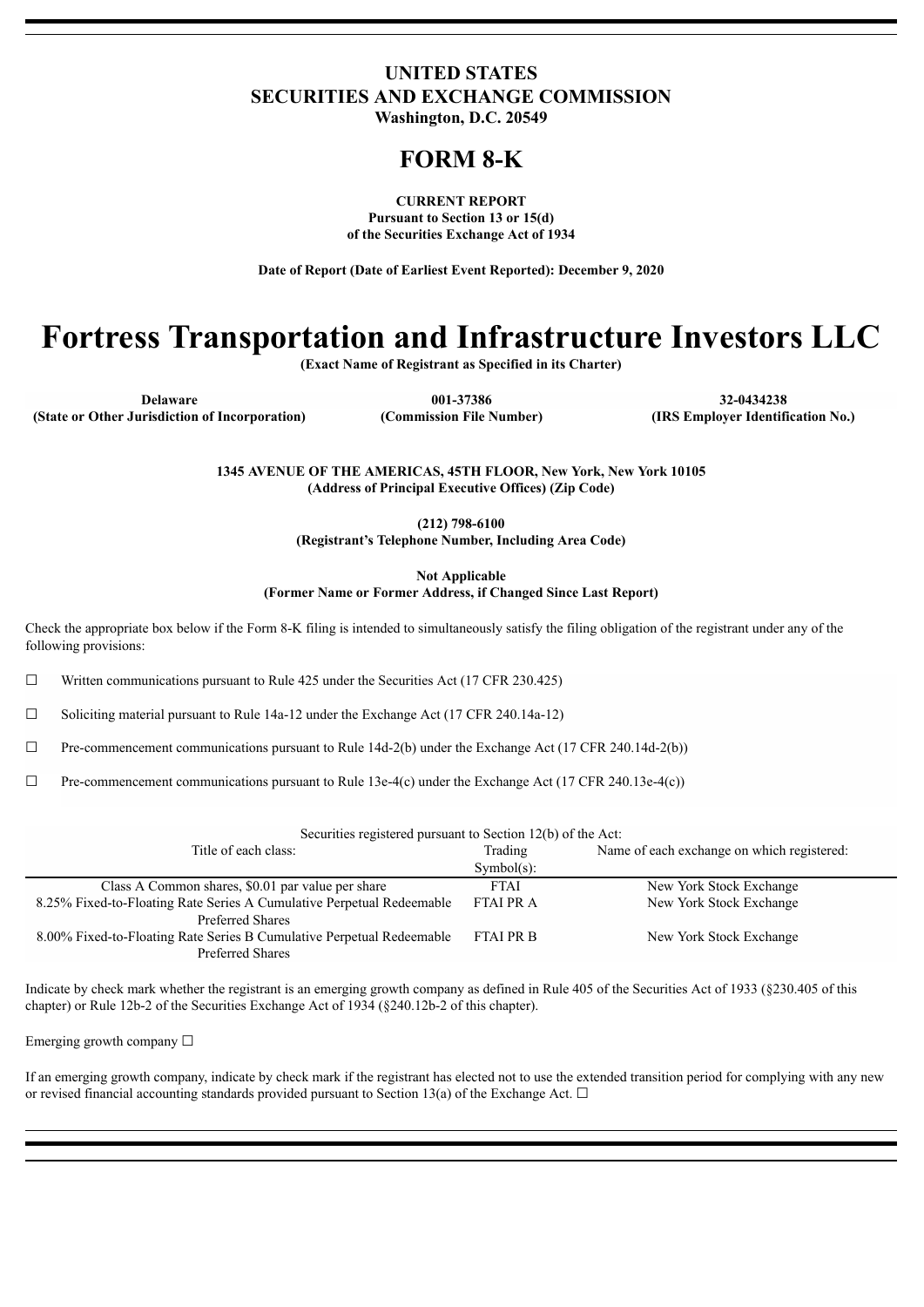#### **Item 8.01 Other Events.**

On December 9, 2020, Fortress Transportation and Infrastructure Investors LLC (the "Company") announced that it is commencing an offering of \$400.0 million aggregate principal amount of additional 6.50% senior notes due 2025 (the "Additional Notes") in a private offering, subject to market and other conditions. There are \$450.0 million 6.50% senior notes due 2025 outstanding as of the date hereof.

The Company intends to use the net proceeds from the offering to purchase, repurchase, redeem or otherwise refinance \$300.0 million in aggregate principal amount of its 6.75% Senior Notes due 2022 ("2022 Notes"), including 2022 Notes validly tendered and accepted for purchase by the Company in the Tender Offer (as defined below), and to pay accrued and unpaid interest, premiums, fees and expenses in connection therewith. Any additional net proceeds will be used for general corporate purposes, which may include the funding of future acquisitions and investments, including aviation investments.

The Additional Notes will be offered in the United States to persons reasonably believed to be qualified institutional buyers under Rule 144A under the Securities Act of 1933, as amended (the "Securities Act"), and to persons outside of the United States under Regulation S under the Securities Act. The Additional Notes will not be registered under the Securities Act or any state securities laws, and, unless so registered, may not be offered or sold in the United States absent registration or an applicable exemption from registration requirements.

On December 9, 2020, the Company also announced that it is commencing a cash tender offer (the "Tender Offer") for up to \$300.0 million aggregate principal amount (as may be increased by the Company) of 2022 Notes. The Tender Offer is subject to the terms and conditions described in the offer to purchase and related letter of transmittal delivered to the holders of the 2022 Notes on December 9, 2020, including the condition that the Company has received at least \$300.0 million in aggregate gross proceeds from one or more offerings of debt securities on terms reasonably acceptable to the Company. The Tender Offer will expire at 11:59 p.m., New York City time, on January 7, 2021, unless extended or earlier terminated by the Company. A copy of the press release announcing the Tender Offer is attached hereto as Exhibit 99.1.

Assuming \$300.0 million in aggregate principal amount of 2022 Notes are accepted for purchase in the Tender Offer and such 2022 Notes are validly tendered at or prior to the early tender date described in the related offer to purchase, the aggregate total consideration payable in respect of the 2022 Notes pursuant to the Tender Offer (including the payment of accrued and unpaid interest in connection therewith) would be approximately \$311.1 million. As a result, based on such assumptions, the Company expects to incur a related one-time charge in the fourth quarter of 2020.

The information in this Form 8-K filed pursuant to Item 8.01 does not constitute a notice of redemption under the optional redemption provisions of the indenture (and supplement thereto) governing the 2022 Notes nor an offer to sell or a solicitation of an offer to buy the securities described herein, nor shall there be any sale of these securities in any state or other jurisdiction in which such an offer, solicitation or sale would be unlawful prior to registration or qualification under the securities laws of any such jurisdiction.

## **Item 9.01 Financial Statements and Exhibits.**

# **(d) Exhibits.**

| <b>Exhibit Number</b> | <b>Description</b>                                                                                        |
|-----------------------|-----------------------------------------------------------------------------------------------------------|
| <u>99.1</u>           | Press release, dated December 9, 2020, issued by Fortress Transportation and Infrastructure Investors LLC |
| 104                   | Cover Page Interactive Data File – the cover page XBRL tags are embedded within the Inline XBRL document. |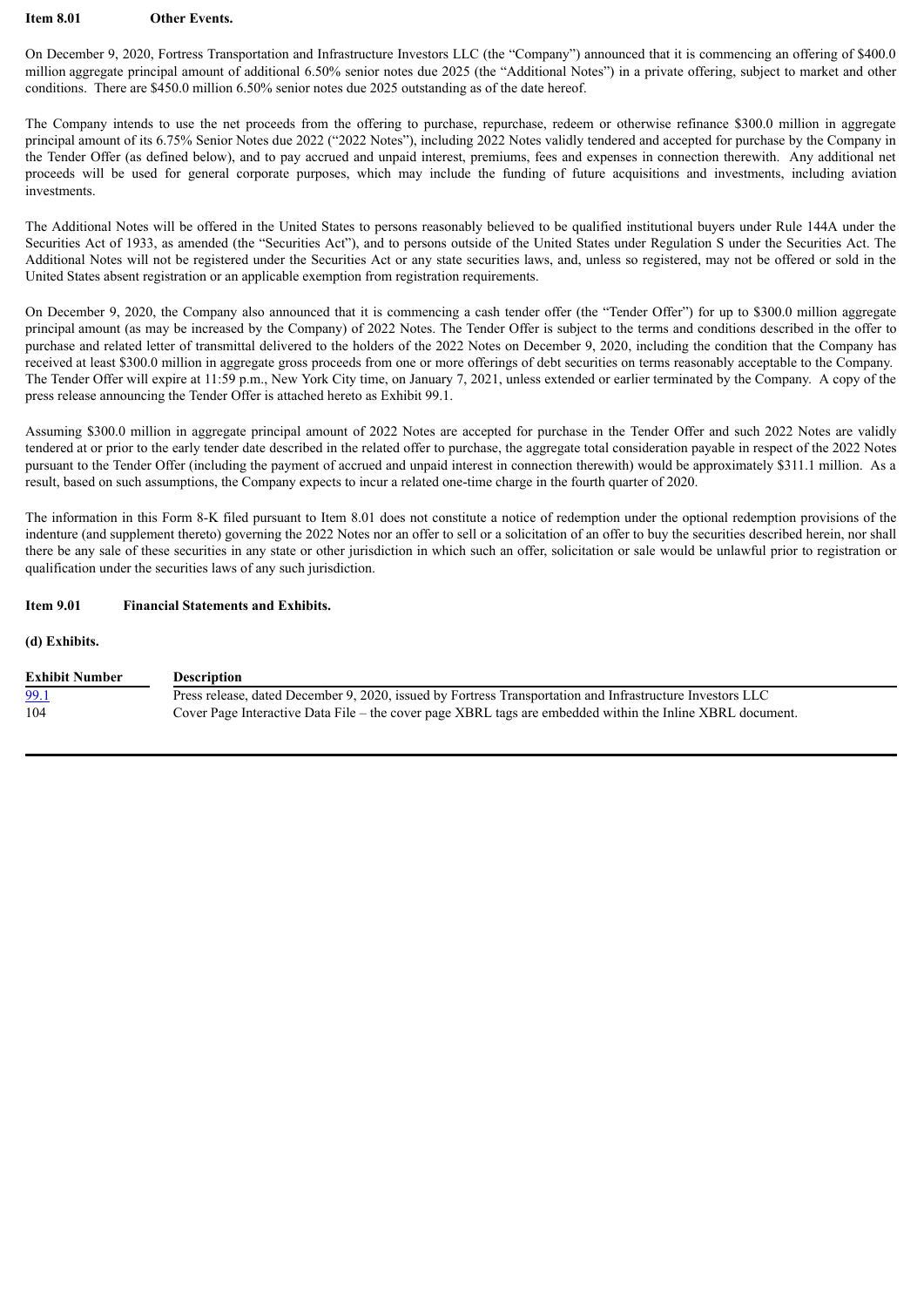# **Cautionary Language Regarding Forward-Looking Statements**

This communication contains "forward-looking statements" within the meaning of the Private Securities Litigation Reform Act of 1995, including but not limited to statements regarding the consummation of the offering or the Company's anticipated use of the net proceeds from the offering. Forward-looking statements are not statements of historical fact but instead are based on our present beliefs and assumptions and on information currently available to the Company. You can identify these forward-looking statements by the use of forward-looking words such as "outlook," "believes," "expects," "potential," "continues," "may," "will," "should," "could," "seeks," "approximately," "predicts," "intends," "plans," "estimates," "anticipates," "target," "projects," "contemplates" or the negative version of those words or other comparable words. Any forward-looking statements contained in this communication are based upon our historical performance and on our current plans, estimates and expectations in light of information currently available to us. The inclusion of this forward-looking information should not be regarded as a representation by us, that the future plans, estimates or expectations contemplated by us will be achieved. Such forward-looking statements are subject to various risks and uncertainties and assumptions relating to our operations, financial results, financial condition, business, prospects, growth strategy and liquidity. Accordingly, there are or will be important factors that could cause our actual results to differ materially from those indicated in these statements, including, but not limited to, the risk factors set forth in Item 1A. "Risk Factors" of the Company's Annual Report on Form 10-K for the fiscal year ended December 31, 2019, as supplemented by the Company's subsequently filed Quarterly Reports on Form 10-Q for the fiscal quarters ended March 31, 2020, June 30, 2020 and September 30, 2020.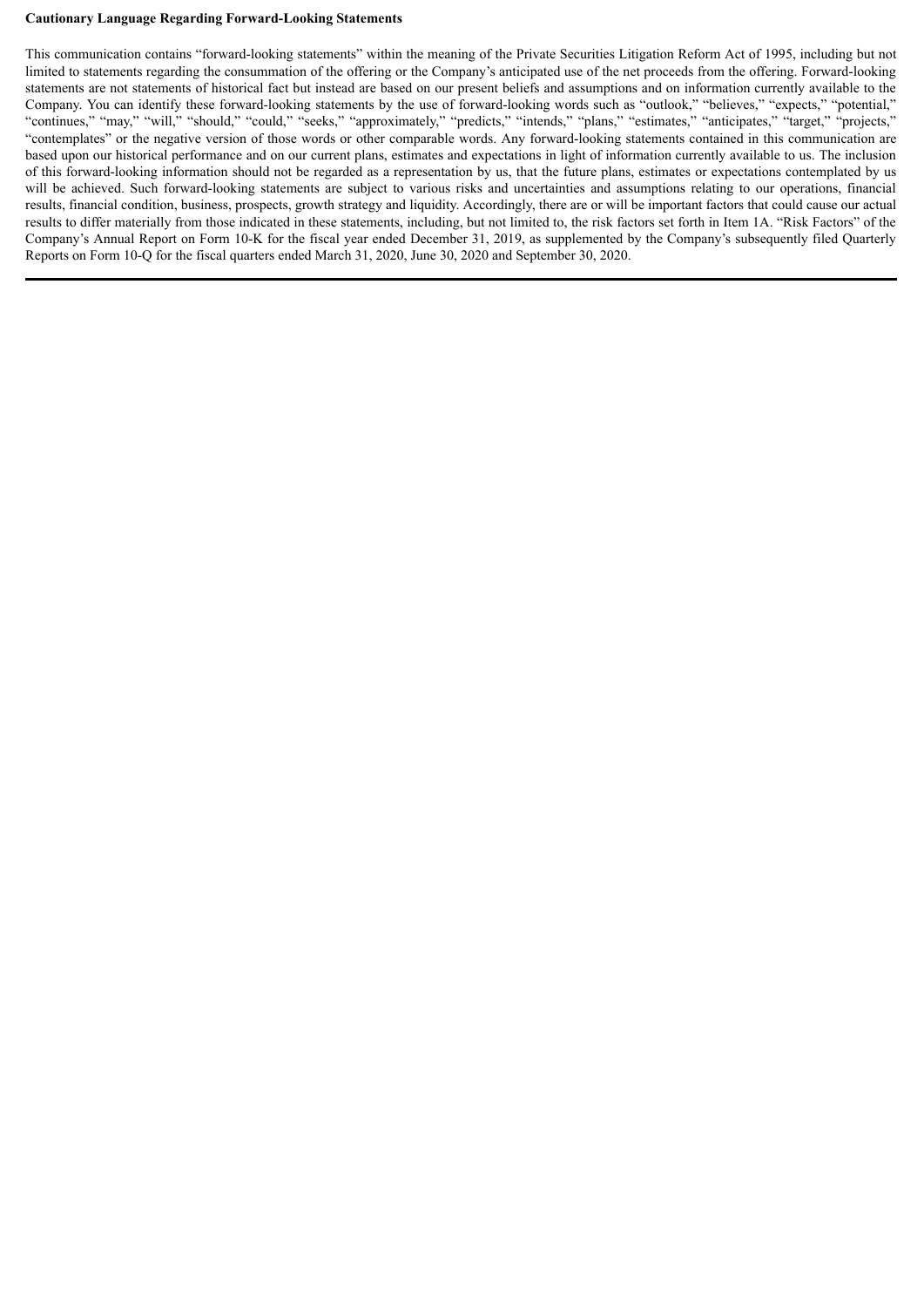# **SIGNATURE**

Pursuant to the requirements of the Securities Exchange Act of 1934, the registrant has duly caused this report to be signed on its behalf by the undersigned hereunto duly authorized.

# FORTRESS TRANSPORTATION AND INFRASTRUCTURE INVESTORS LLC

By: /s/ Scott Christopher Name: Scott Christopher

Title: Chief Financial Officer

Date: December 9, 2020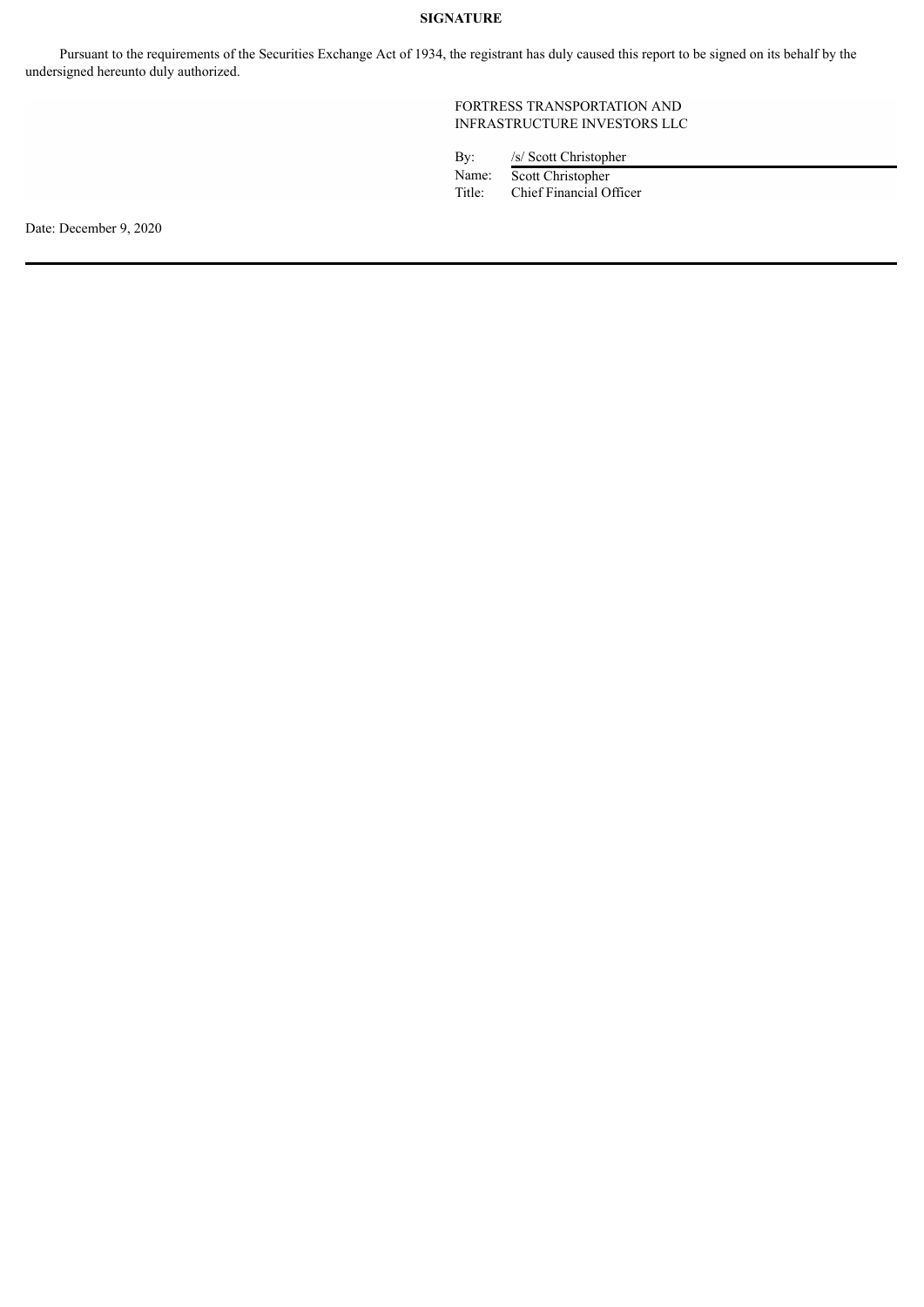# <span id="page-4-0"></span>**Fortress Transportation and Infrastructure Investors LLC Announces Tender Offer for 6.75% Senior Notes Due 2022**

NEW YORK, Dec. 09, 2020 (GLOBE NEWSWIRE) -- Fortress Transportation and Infrastructure Investors LLC (NYSE:FTAI) (the "Company" or "FTAI") announced today that it has commenced a cash tender offer to purchase up to \$300 million of its 6.75% senior notes due 2022 (the "Notes").

|  |  | Information related to the Notes and the tender offer is set forth in the table below. |
|--|--|----------------------------------------------------------------------------------------|
|  |  |                                                                                        |

|                 |                   |               | <b>Outstanding</b> | <b>Maximum</b>        | Early                                                              |                              | Early                  |                                 |
|-----------------|-------------------|---------------|--------------------|-----------------------|--------------------------------------------------------------------|------------------------------|------------------------|---------------------------------|
|                 |                   |               | Principal          | Tender                | <b>Tender</b>                                                      | <b>Tender Offer</b>          | <b>Tender</b>          | <b>Total</b>                    |
| <b>Security</b> | <b>CUSIP Nos.</b> | <b>ISINs</b>  | Amount             | Amount <sup>(1)</sup> | <b>Deadline</b>                                                    | Consideration <sup>(2)</sup> | Payment <sup>(3)</sup> | Consideration <sup>(2)(4)</sup> |
| 6.75%           | 34960PA A9 /      | US34960PAA93/ |                    |                       | $\left[ \frac{$700,000,000}{$300,000,000 $ \right]$ 5:00 p.m., New | \$986.00                     | \$30.00                | \$1,016.00                      |
| Senior Notes    | U3458LA A9        | USU3458LAA99  |                    |                       | York City time,                                                    |                              |                        |                                 |
| due 2022        |                   |               |                    |                       | December 22.                                                       |                              |                        |                                 |
|                 |                   |               |                    |                       | 2020                                                               |                              |                        |                                 |

- (1) Subject to applicable law, the Maximum Tender Amount may be increased in the sole discretion of the Company.
- (2) Per \$1,000 principal amount of Notes validly tendered and accepted for payment.
- (3) Per \$1,000 principal amount of Notes validly tendered and not validly withdrawn prior to the Early Tender Deadline and accepted for payment.
- (4) Includes Tender Offer Consideration and Early Tender Payment.

l,

The tender offer will expire at 11:59 p.m., New York City time, on January 7, 2021, unless extended or earlier terminated by the Company (such time and date, as the same may be extended or earlier terminated, the "Expiration Time"). In order to be eligible to receive the Total Consideration (as described below) for tendered Notes, holders must validly tender and not validly withdraw their Notes prior to 5:00 p.m., New York City time, on December 22, 2020, unless extended or earlier terminated by the Company (such time and date, as the same may be extended or earlier terminated, the "Early Tender Deadline").

The tender offer is subject to the satisfaction or waiver of certain conditions as described in the Offer to Purchase, including (1) the receipt of at least \$300 million in aggregate gross proceeds from one or more offerings of debt securities on terms reasonably acceptable to the Company, and (2) certain general conditions, in each case as described in more detail in the Offer to Purchase. If any of the conditions are not satisfied, the Company may terminate the tender offer and return tendered Notes, may waive unsatisfied conditions and accept for payment and purchase all validly tendered Notes, may extend the tender offer or may otherwise amend the tender offer.

The "Total Consideration" for each \$1,000 principal amount of Notes validly tendered and not validly withdrawn and accepted for purchase pursuant to the tender offer will be an amount equal to \$1,016.00, payable in cash to holders that validly tender their Notes prior to the Early Tender Deadline, plus accrued and unpaid interest.

The Total Consideration set forth above includes an "Early Tender Payment" of \$30.00 per \$1,000 principal amount of Notes, payable only to holders that validly tender and do not validly withdraw their Notes prior to the Early Tender Deadline. Holders of Notes validly tendered after the Early Tender Deadline will not receive an Early Tender Payment.

Notes validly tendered prior to the Early Tender Deadline may be validly withdrawn at any time prior to the Early Tender Deadline. Notes validly tendered prior to the Early Tender Deadline may not be validly withdrawn after the Early Tender Deadline. If the Offer is fully subscribed as of the Early Tender Deadline, Holders who validly tender Notes after the Early Tender Deadline will not have any of their Notes accepted for purchase.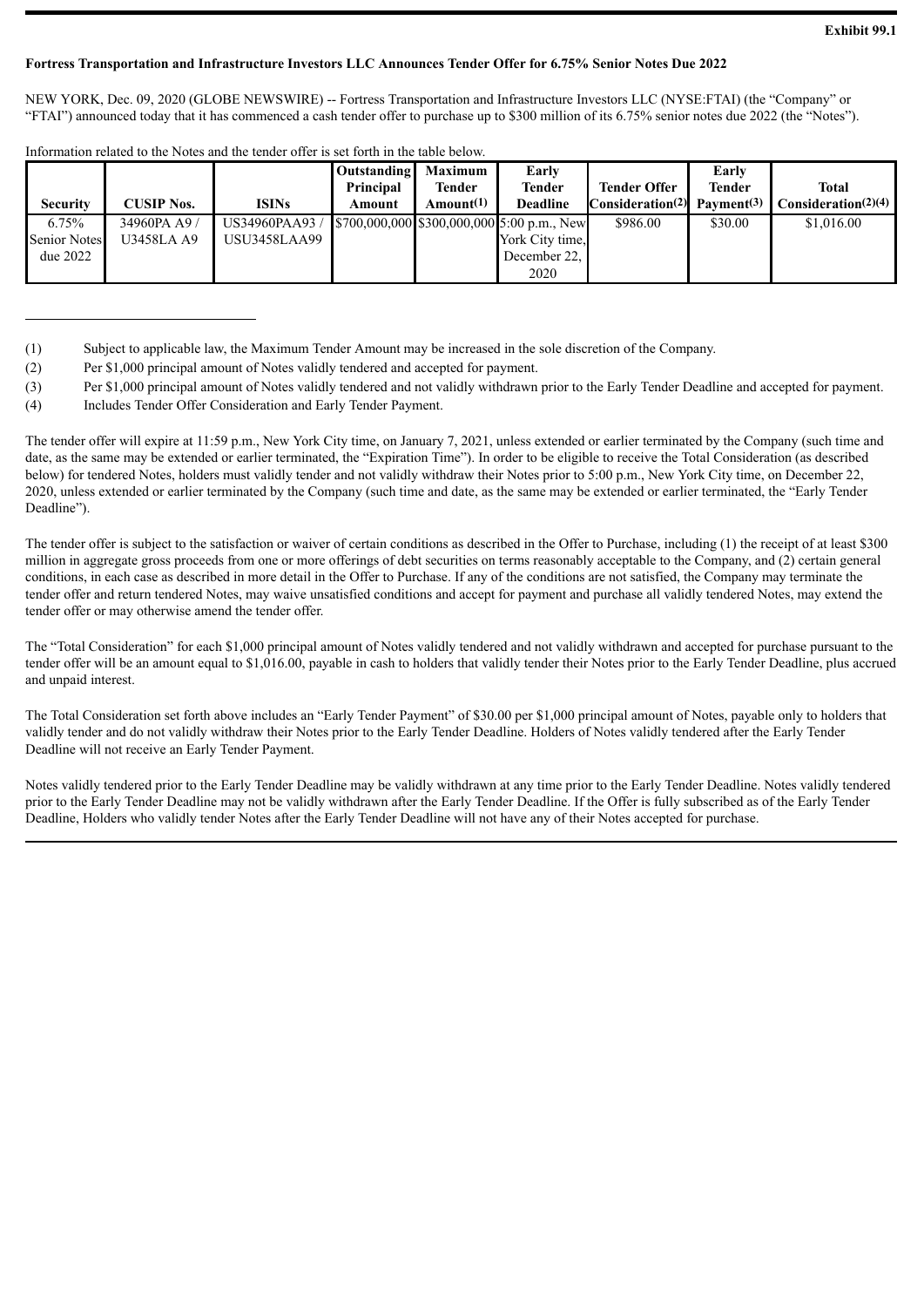Notes may be subject to proration if the aggregate principal amount of Notes validly tendered and not validly withdrawn would cause the Maximum Tender Amount to be exceeded. In the event any tendered Notes are not accepted for purchase due to proration, they will be promptly returned or credited to the Holder's account. Notes purchased pursuant to the Tender Offer will be cancelled.

The complete terms and conditions of the tender offer are set forth in the Offer to Purchase and the Letter of Transmittal that are being sent to holders of the Notes. Holders are urged to read the Offer to Purchase and the Letter of Transmittal carefully when they become available.

The Company has engaged Morgan Stanley  $& Co.$  LLC to act as Dealer Manager for the tender offer. Persons with questions regarding the tender offer should contact Morgan Stanley & Co. LLC toll-free at (800) 624-1808 or collect at (212) 761-1057. Requests for documents should be directed to D.F. King & Co., Inc., the Tender and Information Agent for the tender offer, at (212) 269-5550 (for banks and brokers) or (800) 870-0653 (for noteholders) or by email at ftai@dfking.com.

This press release is for informational purposes only and is not a notice of redemption under the optional redemption provisions of the indenture (and supplement thereto) governing the Notes nor an offer to purchase or a solicitation of an offer to purchase with respect to any of the Notes. The tender offer is being made pursuant to the tender offer documents, including the Offer to Purchase that the Company is distributing to holders of the Notes. The tender offer is not being made to holders of Notes in any jurisdiction in which the making or acceptance thereof would not be in compliance with the securities or other laws of such jurisdiction. None of the Company, the Dealer Manager, the Tender and Information Agent or their respective affiliates is making any recommendation as to whether or not holders should tender all or any portion of their Notes in the tender offer.

## **About Fortress Transportation and Infrastructure Investors LLC**

Fortress Transportation and Infrastructure Investors LLC owns and acquires high quality infrastructure and equipment that is essential for the transportation of goods and people globally. FTAI targets assets that, on a combined basis, generate strong and stable cash flows with the potential for earnings growth and asset appreciation. FTAI is externally managed by an affiliate of Fortress Investment Group LLC, a leading, diversified global investment firm.

## **Cautionary Note Regarding Forward-Looking Statements**

Certain statements in this press release may constitute forward-looking statements within the meaning of the Private Securities Litigation Reform Act of 1995. These statements are based on management's current expectations and beliefs and are subject to a number of trends and uncertainties that could cause actual results to differ materially from those described in the forward-looking statements, many of which are beyond the Company's control. The Company can give no assurance that its expectations will be attained and such differences may be material. Accordingly, you should not place undue reliance on any forward-looking statements contained in this press release. For a discussion of some of the risks and important factors that could affect such forward-looking statements, see the sections entitled "Risk Factors" and "Management's Discussion and Analysis of Financial Condition and Results of Operations" in the Company's most recent Annual Report on Form 10-K and Quarterly Reports on Form 10-Q, which are available on the Company's website (www.ftandi.com). In addition, new risks and uncertainties emerge from time to time, and it is not possible for the Company to predict or assess the impact of every factor that may cause its actual results to differ from those contained in any forward-looking statements. Such forward-looking statements speak only as of the date of this press release. The Company expressly disclaims any obligation to release publicly any updates or revisions to any forwardlooking statements contained herein to reflect any change in the Company's expectations with regard thereto or change in events, conditions or circumstances on which any statement is based. This release shall not constitute an offer to sell or the solicitation of an offer to buy any securities.